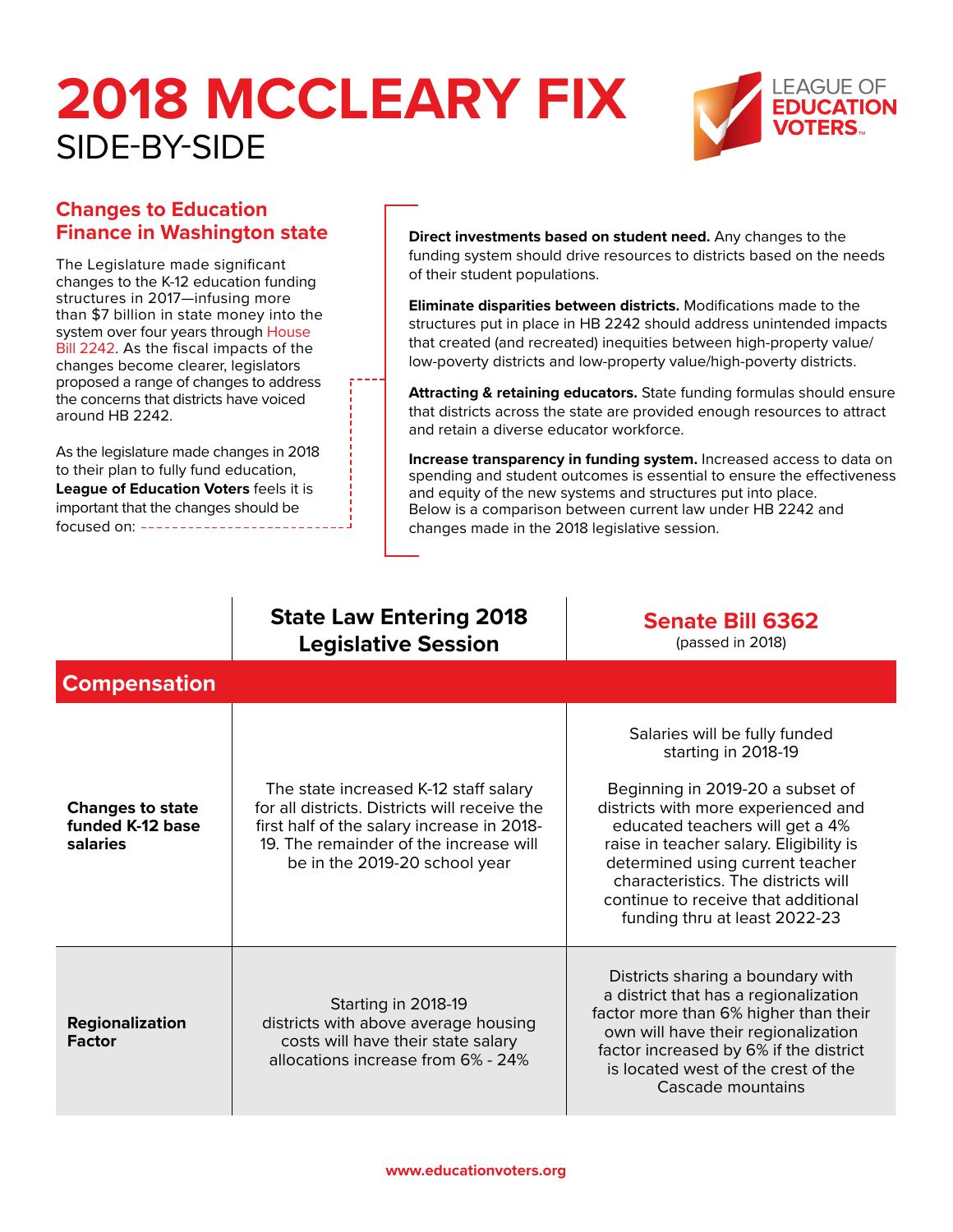

|                                                                      | <b>State Law Entering 2018</b><br><b>Legislative Session</b>                                                                                                                                                                                                                    | <b>Senate Bill 6362</b><br>(passed in 2018)                                         |
|----------------------------------------------------------------------|---------------------------------------------------------------------------------------------------------------------------------------------------------------------------------------------------------------------------------------------------------------------------------|-------------------------------------------------------------------------------------|
| <b>Levies</b>                                                        |                                                                                                                                                                                                                                                                                 |                                                                                     |
| Cap on district<br>enrichment levy<br>revenues                       | District levy rates are capped at a rate<br>that would generate \$2,500 per-<br>student or a levy rate of \$1.50/\$1,000<br>of assessed value, whichever is lesser                                                                                                              | No Changes                                                                          |
| <b>Local Effort</b><br><b>Assistance (LEA)</b><br><b>Eligibility</b> | Districts are eligible for LEA if a levy<br>rate of \$1.50 would generate less than<br>\$1,500 per-student                                                                                                                                                                      | No Changes                                                                          |
| <b>LEA Funding</b><br><b>Formula</b>                                 | For LEA eligible districts the combined<br>total of their local levy revenues and<br>LEA can't exceed \$1,500 per-student                                                                                                                                                       | No Changes                                                                          |
| <b>Difference</b><br>between levy cap<br>and LEA threshold           | Districts not eligible for LEA can<br>generate \$1,000 more per-student in<br>levy funding than LEA districts can in<br>combined levy and LEA funding                                                                                                                           | No Changes                                                                          |
| <b>Use of Enrichment</b><br><b>Levy Funds</b>                        | State law requires that starting in<br>2019-20 enrichment levies may only<br>be used to enhance basic education,<br>not pay for basic education                                                                                                                                 | Requirement begins in 2018-19<br>to correspond with fully funding<br>teacher salary |
| <b>Approval of Levy</b><br><b>Spending Plans</b>                     | Districts are required to get Office of<br>the Superintendent of Public Instruc-<br>tion (OSPI) approval of levy spending<br>plans before submitting levies to vot-<br>ers. OSPI ensures plans are compliant<br>with permissible uses of local levies<br>according to state law | No Changes                                                                          |
| <b>Transparency</b>                                                  | OSPI must report per-student funding<br>allocations by grade for<br>each school district                                                                                                                                                                                        | No Changes                                                                          |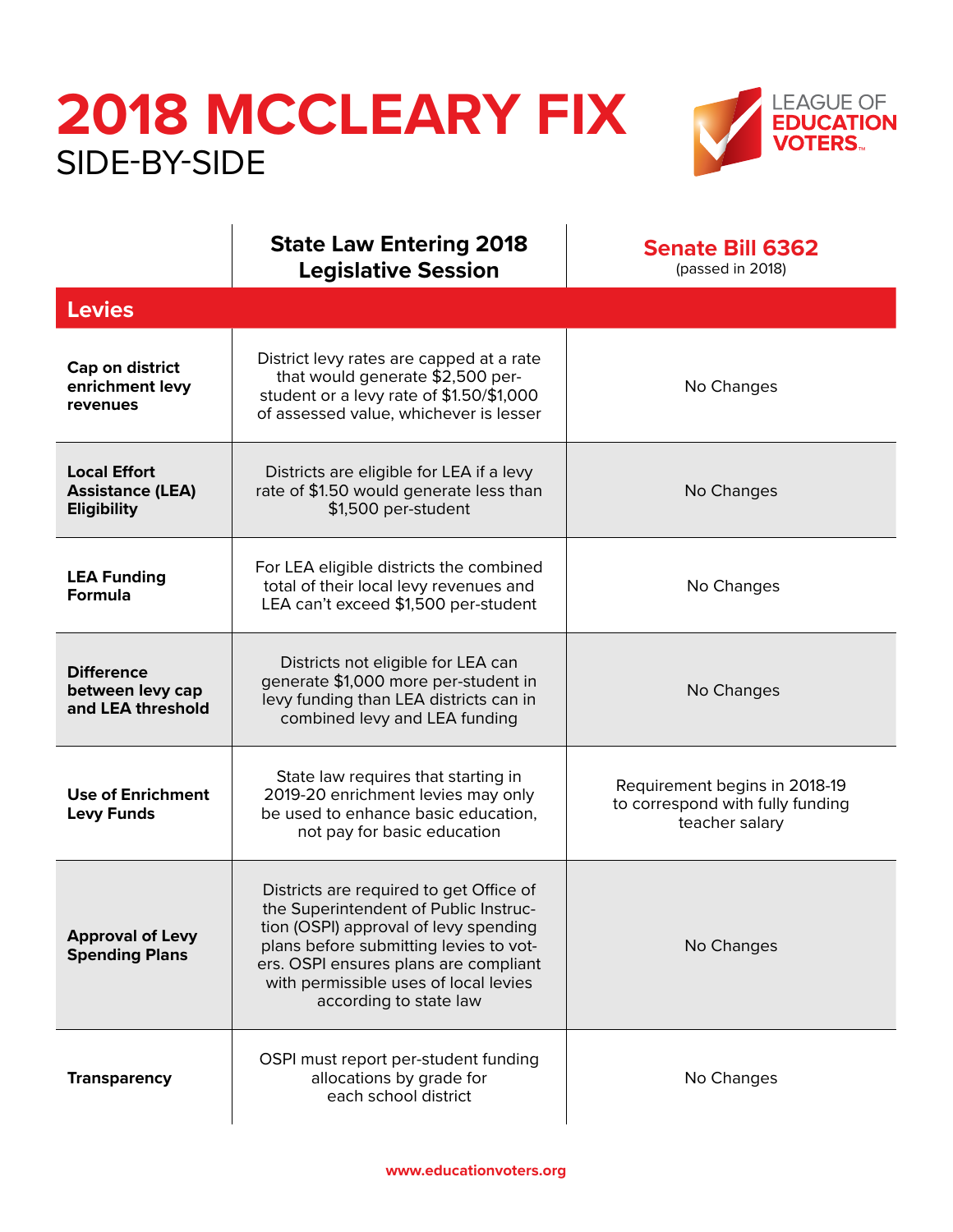

#### **State Law Entering 2018 Legislative Session**

**[Senate Bill 6362](http://apps2.leg.wa.gov/billsummary?BillNumber=6362&Year=2017)** (passed in 2018)

| <b>Additional Changes</b>                                                              |                                                                                                                                                                |                                                                                                                                                                                                                                                 |  |  |
|----------------------------------------------------------------------------------------|----------------------------------------------------------------------------------------------------------------------------------------------------------------|-------------------------------------------------------------------------------------------------------------------------------------------------------------------------------------------------------------------------------------------------|--|--|
| <b>K-3 Class Size</b><br><b>Investments</b>                                            | Districts will receive funding for K-3 class<br>sizes in proportion to their demonstrated<br>K-3 class size starting in 2018-19                                | Delays until 2019-20                                                                                                                                                                                                                            |  |  |
| <b>Use of Enrichment</b><br><b>Levy Funds</b>                                          | State law requires that starting in<br>2019-20 enrichment levies may only<br>be used to enhance basic education,<br>not pay for basic education                | Requirements will now start in<br>2018-19 to correspond with fully<br>funding K-12 staff salary                                                                                                                                                 |  |  |
| Learning<br><b>Assistance</b><br>Program (LAP)<br><b>High-Poverty</b><br>Concentration | A school qualifies for the LAP<br>concentration if their Free/Reduced<br>Price Lunch student enrollment the<br>previous year was at least 50%                  | Changes the qualifying threshold to a<br>rolling 3-year average of the previous<br>three years                                                                                                                                                  |  |  |
| <b>Special Education</b><br><b>Funding</b>                                             | Special education is funded at an<br>enhancement of 93.09% of a school<br>district's average per-student general<br>apportionment state allocation             | Enhancement is increased to 96.09%                                                                                                                                                                                                              |  |  |
| <b>Charter Schools</b><br>and Tribal<br><b>Compact Schools</b><br><b>Clarification</b> | Starting next year there is a lack of<br>clarity on how salary allocations for<br>public charter and tribal compact<br>schools will be determined by the state | Public charter school and tribal<br>compact school salary allocations will<br>be equal to that of the school district<br>in which they are located                                                                                              |  |  |
| <b>Identification of</b><br><b>Highly Capable</b><br><b>Students</b>                   | Districts currently have locally<br>determined procedures in place to<br>determine eligibility for the Highly<br>Capable Program                               | Establishes processes districts must<br>use when identifying students for the<br>Highly Capable Program, including<br>requiring the use of multiple measures<br>and not allowing subjective measures<br>to exclude a student from participating |  |  |